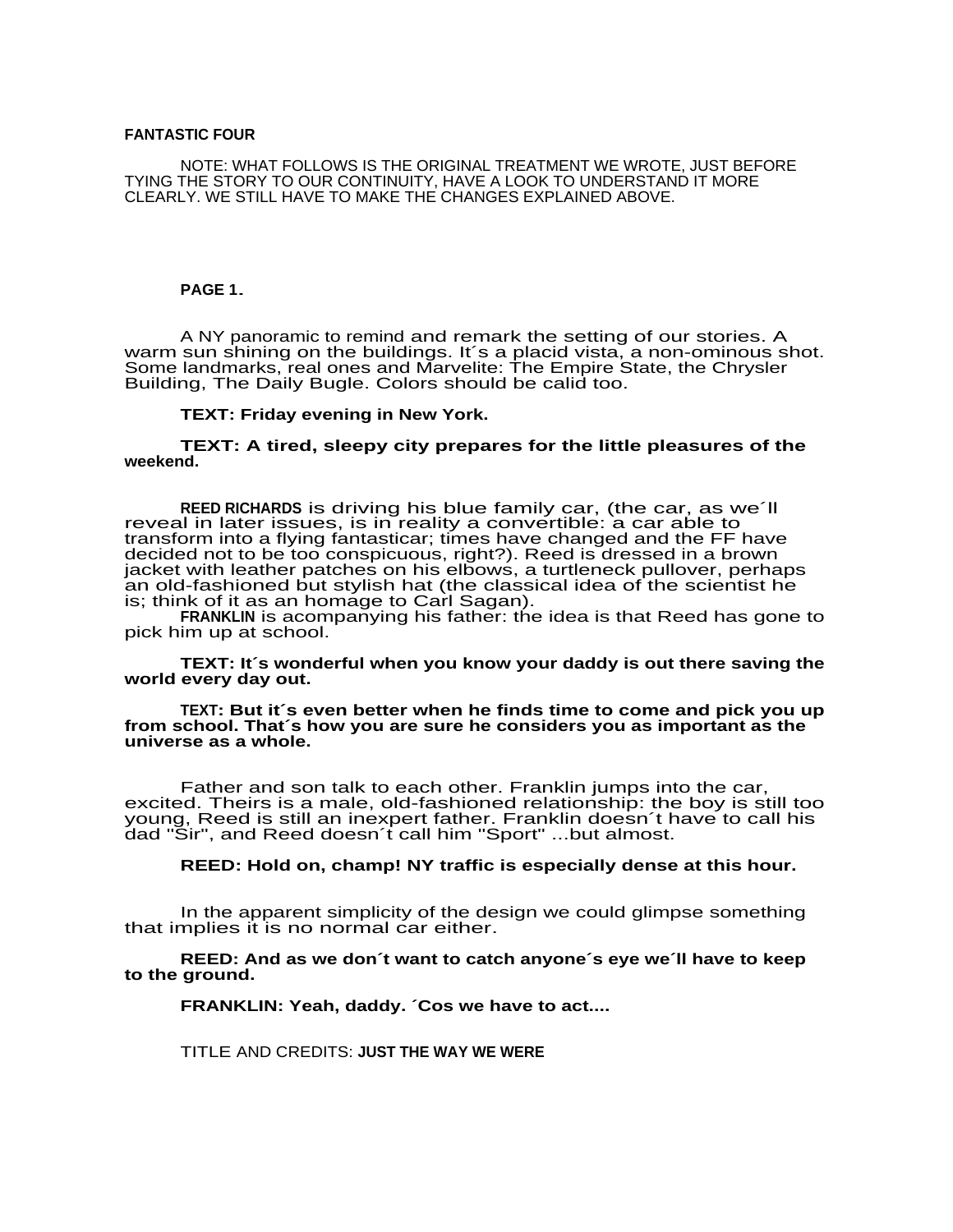We see the blue car cruising some NY landmark, a toll in the bridge, or something like that. Perhaps a couple of panels to ilustrate their course, the excitement of the boy because of the trip and so on.

**REED AND FRANKLIN: Nooooorrmalll!!!**

**TEXT: Things are just as they should be.**

**TEXT: The men in the family get ready to have an afternoon on their own: a science exhibition and perhaps some pasta at the pizza parlor.**

**CUT TO FF HEADQUARTERS**. A stablishing shot of Pier 4. A vertical panel.

#### **TEXT: While Mom is back home. Keeping the fort.**

### **TEXT: A chore that sometimes proves more difficult than saving Earth from all kinds of possible havok.**

A big panel, to show SUSAN STORM, dressed or not in her FF costume, as you wish (if not, a smart Armani suit should do; the FF are glamorous, as you wish (if not, a smart rumain sait should do, the FT are giamorous,<br>after all). Sue is talking to a cellular phone which floats around her. She seems nervous, even angry. Next to her, a male photographer and a female reporter. The photographer is still preparing his cameras: He is a tall, thin, not very clean-shaven spectacled man of about forty, dressed in jeans, a hippy jacket and a beret (that´s to say, he should remember the character "Animal" from Lou Grant TV series). The reporter is a young girl in her early twenties, hispanic, small, pretty. She is sitting in a sofa while Susan speaks. Next to her, a couple of issues of the magazine she works for: the name **COURAGE** come to mind (the letter "O" of the title should then be the symbol of female sex). On a coffee table, a couple of cups, a coffee pot, some biscuits. The book Sue is reading at the moment: **BARBRA STREISAND: MEMORIES**.

**TEXT: Her name is Susan Storm-Richards, A.K.A. The Invisible Woman.**

**TEXT: To many, now and ever, she is just the weakest link of the superhero group she belongs to, the Fantastic Four. These people insist on seeing her as her battlename seems to imply --invisible.**

**TEXT: To others, a few, she might be one of the most powerful superbeings ever. They are not mistaken.**

**TEXT: But, as it happens, Sue is mainly and above all a gentle soul.**

**TEXT: Though easy-going people also have their bad days.**

**SUE: No? What do you mean "no"? SUE (join): And where in the Hell´s Kitchen is Matt Murdock?**

CLOSE SHOT on Sue´s face. Her frown indicates she is not very happy with whatever is happening (a subplot which starts here and will be revealed next issue). Sue turns to the reporter.

**SUE: Call me back in five minutes, Diandra. And don´t tell me there´s nothing you can do. Our business here is saving the world, for crying out loud, not selling them tortilla flats.**

**SUE: Excuse me, honey. What were we saying?**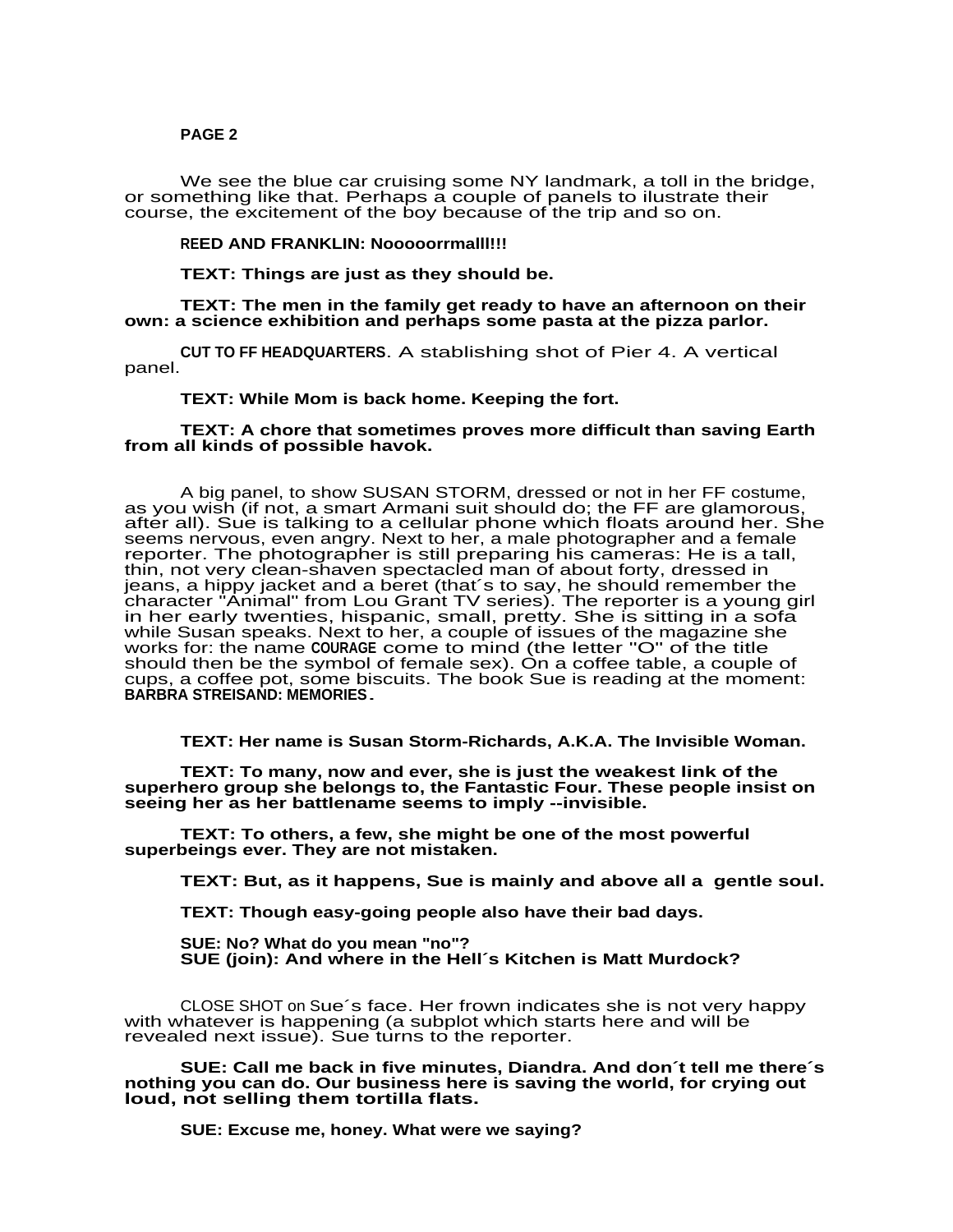Sue´s phone clicks off, still floating in the air. We notice Sue is upset but tries to hide her frustration. The reporter girl looks at her, completely astonished. She´s got a clipboard in her hands. Behind her, the photographer is still taking measurements of the light, the focus and so on.

## **TEXT: You don´t learn these sorts of things at college.**

**TEXT: Sure, they tell you to be agressive when you may. Even to try to be understanding with those people you interview if you feel they´re being affected by your questions.**

**TEXT: They don´t warn you against awe.**

**TEXT: Susan Storm-Richards has never become a rode model for young girls.**

**TEXT: And suddenly Carmina Colombo doesn´t understand why.**

**CARMINA: Any problems, Mrs Richards? If this is a bad moment for our interview...**

Sue tries to smile. She takes a cup of coffe, scratches her hair, some gesture to shake off the feeling. The phone is still floating.

**SUE: No, no, the usual crap you meet when you´re a part-time worldsaver and have to manage the FF´s trademarks and legal concerns at the same time.**

**SUE (join): There are always buzzards flyin´ around. SUE (Join): And, please, call me Sue.**

Carmina looks round. We see the almost aseptical pristiness of the room they are in. Some Wakandan souvenirs in the furniture, a present from Wyatt Wingfoot, a piece of sculpture from Alicia Masters, whatever. The photographer seems to be changing lenses.

# **CARMINA: Well, there seems to be little carrion over here. That cellular of yours... floats?**

**CARMINA (join): Oh, I understand. One of your husband´s gimmicks...**

SUE turns to the floating phone and casually picks it up from the air. Now we may see the force field that is holding it up in the air.

**SUE: Not exactly. A bit of force field here and... presto. Free hands.**

**CARMINA: So the phone floats ´cos you´re --telekinetical?**

**SUE: Nope, that´s Marvel Girl´s lot. Providing you can consider she´s still a girl, which I leave to doubt.**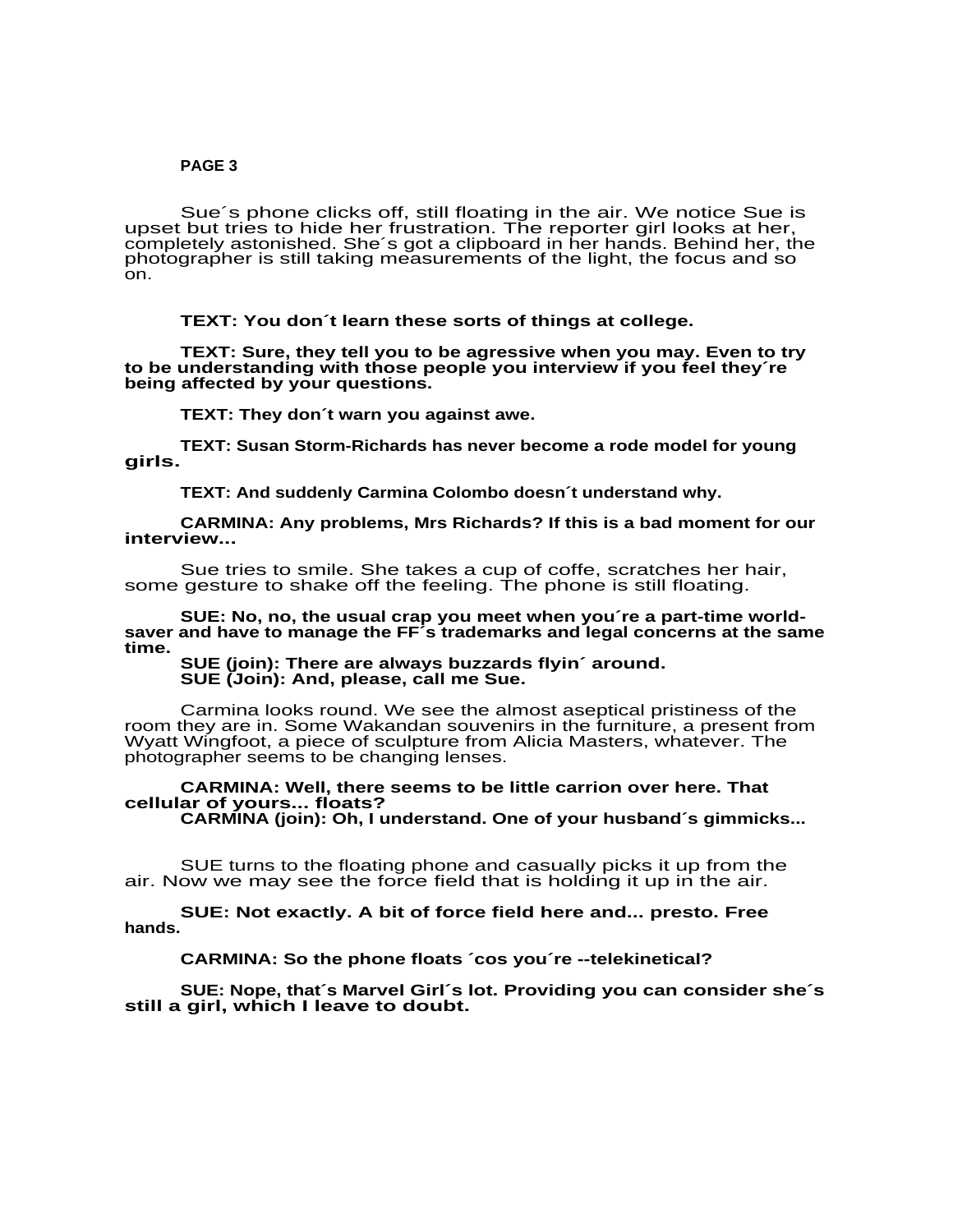### **PAGE 4**.

Now we see Sue reflected on the fisheye lense of the photographer.

## **SUE: For a while we wanted to use the term "psychokinesis" to describe this power of mine.**

**SUE (join): Too weird, I think. There´s no Norman Bates playin´ Momma around these quarters, if you know what I mean.**

Medium shot. SUE and CARMINA. The photographer is buzzing around, ready to shoot.

## **SUE: So, we decided to dub it "force field". That was long before George Lucas, you know.**

**CARMINA: Mrs. Richards...**

**SUE: Sue...**

**CARMINA: Well, Sue. As the only female member of the Fantastic Four, don´t you feel there´s a glass ceiling operating here?**

SUE´s face, more charming than ever. She tilts her head and smiles. The idea is that she has been asked so many times the same old stupid question (and has endured so many times this sort of interview) that she has developed a natural sense of humor. She starts pulling the reporter´s leg, who doesn´t notice SUE is being kindly cynical.

The photographer takes his first photo.

**SUE: A glass ceiling? Lady, in this group I´m the one who makes invisible barriers.**

**SUE (join): My force field again, of course. FFXX (not very big, indicating the sound of the camera): TAC**

Another shot of Sue´s.

**SUE: It´s pretty useful when you´re battling the Hulk. SUE (join): And imagine the fortunes I´ve saved in bras. FXX (still small): TAC TAC**

SUE touches her hair. The young girl´s face shows she doesn´t know what to think of these revelations.

### **SUE: And my hair. Why do you think it´s never out of place? Force Field. Pierce Brosnan isn´t the only one to have his head sculptured.**

Sue reacts to the girl´s puzzlement and shows herself as she really is. They both laugh.

**SUE: Just kiddin´. I understand it may seem strange, but we´re normal people.**

**SUE: You know how men are. Never remember to use the flush, never mind where the laundry basket is supposed to be...**

**CARMINA: Never squeeze the end of the tooth-paste tube....**

**SUE: Yeah. Sometimes I feel like a schoolteacher, you know what I mean? A mother for three adult men and a little boy.**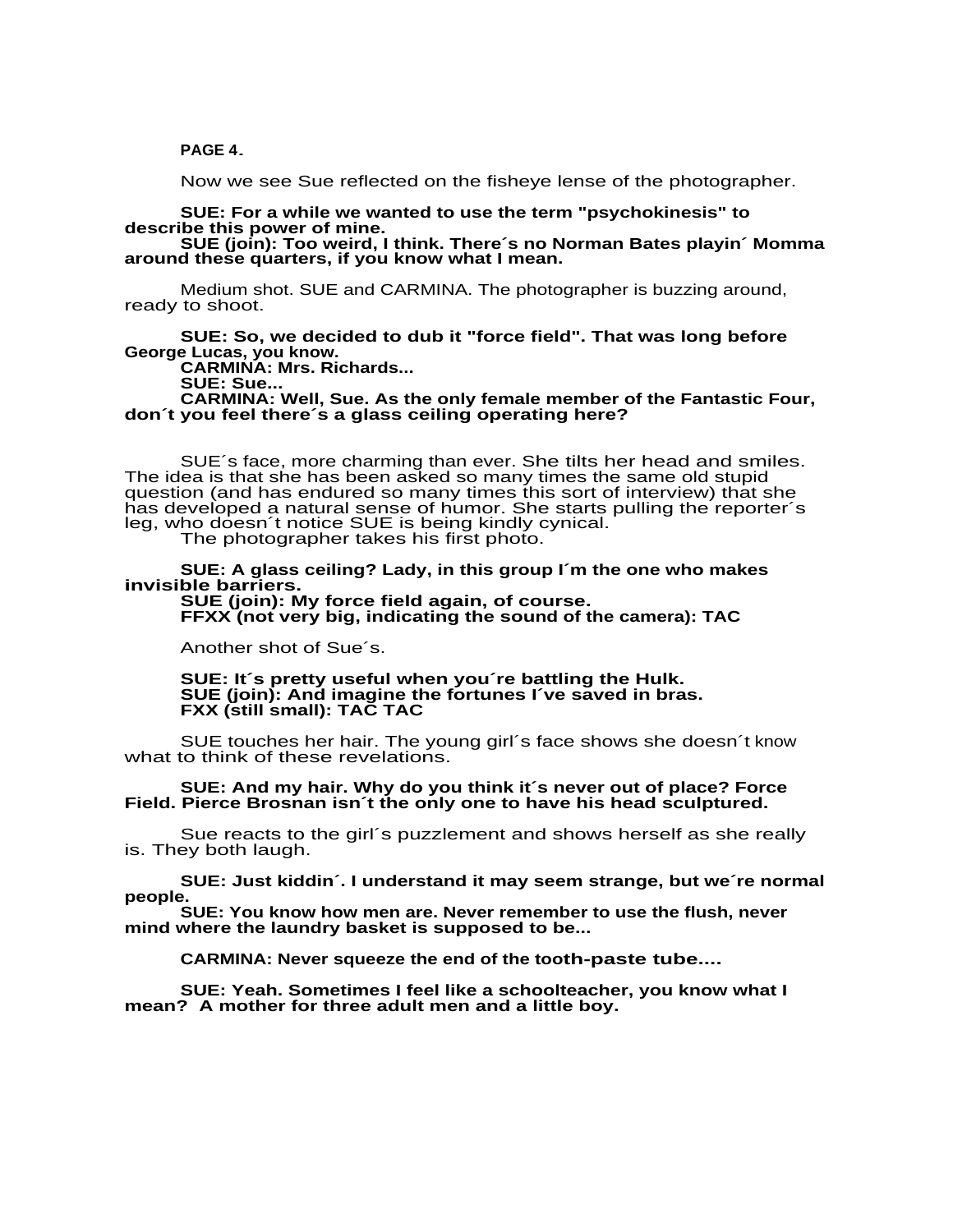SUE seems to be daydreaming for a split second, as considering missed oportunities. The photographer keeps on working.

## **SUE: Frustrating at times, but it also has its points.**

**SUE: I suppose I´ve done it all my life, since I had to take care of my baby-brother, Johnny.**

# **FFXX (a little bigger): TAC TAC**

Carmina has a look onto her notes.

#### **CARMINA: Uh.... Mrs Richards... Sue. CARMINA: According to my notes, it was just on a day like today when you all gained your powers...**

SUE´S close shot, surprised, even anguished. The sound we have been hearing has grown in intensity.

### **SUE: Oh. Was it... today? FFXX (big, intrusive): TAC TAC TAC TAC**

**CHANGE OF SCENE**. Big panel. A modern bar, full of lights, stylish booths, lots of pictures of beautiful people on the walls. It is **BERNIE THE POET´S** bar, adapted to these times of design: Warhol pictures should be easy to identify. A TV set --or several-- on some strategic corners, in a high place over the bar: MTV is playing for the moment. In a corner, a mail place over the bar. Milly to playing for the moment. In a comor, a<br>group of two black girls and a guy are playing snookers: It's an important detail, as the sound of the ball and the stick (Tac tac tac) will trigger Johnny Storm´s thoughts.

Sitting in a booth, a young, attractive, spectacled woman in his midtwenties. She is **HAZEL PARKS**. Smartly dressed, sexy but without any estrambotic touches. Next to her, in the act of sitting, JOHNNY STORM, not dressed in his FF uniform.

**TEXT: You can consider he is a winner: Impulsive, reckless, attractive.**

**TEXT: No financial clouds in his horizon. His heart --thanks godness- - is free.**

**TEXT: He´s lost trace of the many times he´s helped save the Universe.**

**TEXT: But Jonathan Storm is, more than anything, YOUNG. TEXT: And sometimes he still feels dissoriented.**

**HAZEL PARKS: Johnny Storm, long time no see. JOHNNY: Hazel Parks, my old high-school flame. HAZEL: Me? Well, I suppose it was well before you got a flame on your own, flattery boy. A literal one.**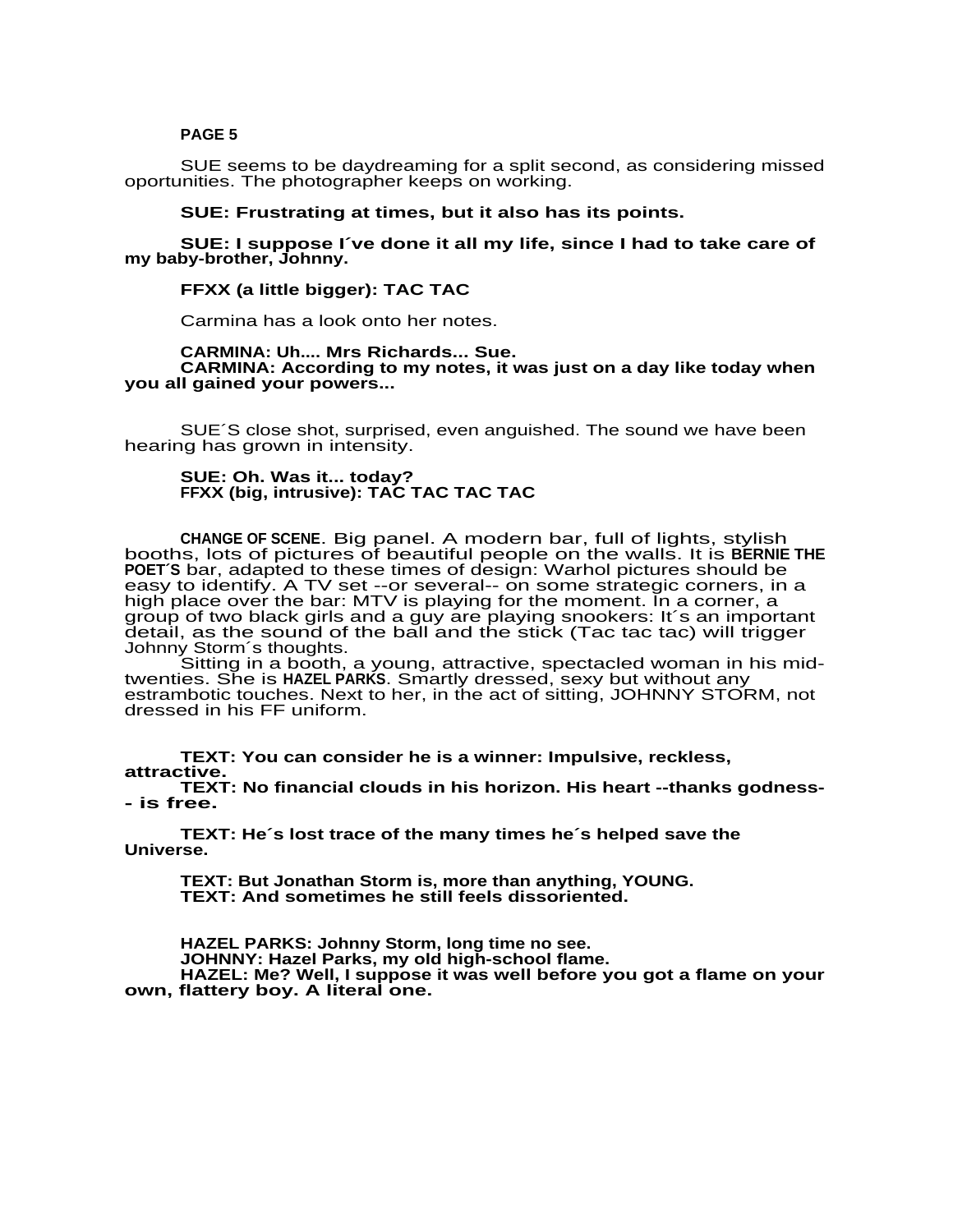A waitress comes and serves them their drinks. Johnny´s is tomato juice. Hazel has already one or two empty glasses on the table, just to hint she has been drinking while she waited the Human Torch. Hazel smiles sadly when she speaks.

**JOHNNY STORM: Take no offense, lady. You didn´t even notice me at the time. You were all eyes for Ray Lupiani.**

**HAZEL: Yeah, I was all eyes. He was all hands... HAZEL: We got married. Then divorced. He married again. Got the kid. HAZEL: I started tumblin´ around.**

Johnny understand this is a field she doesn´t want to touch and changes subject. Hazel turns his head slightly and see two figures coming towards them.

**JOHNNY STORM: And here you are. A movie mogul. HAZEL: No such big words, Johnny-O. I´m just an Indie exec-producer. HAZEL: Things ain´t bad. Could be worse. And could be better too. That´s why I count on you. HAZEL: Oh, here they are.**

Two young and atlethic men get to the booth and greet the young couple. Johnny stands up to shake their hands. One of them is **BOB DIAMOND**, the actor and ex-superhero, former member of the **SONS OF THE TIGER**. He is almost a mature version of Johnny Storm, gorgeous, blonde, attractive, self-conscious. A real movie star (think of a young Robert Redford)

With him, we introduce **LON ZELIG**, a tall man with receding hairline and a Cary Grant-like dimple on his chin. He is strong, but slim. His features are slightly Slavic. He is silent and impressive (in later issues we'll reveal his true identity).

**HAZEL: Let me introduce you. Bob Diamond. Lon Zelig. HAZEL: Lon is our main FF-XX tech and all-time stuntman. A natural. Bob is...**

**JOHNNY: Of course I know him. I got all your films on DVD. BOB DIAMOND: How you doin´, Torch?**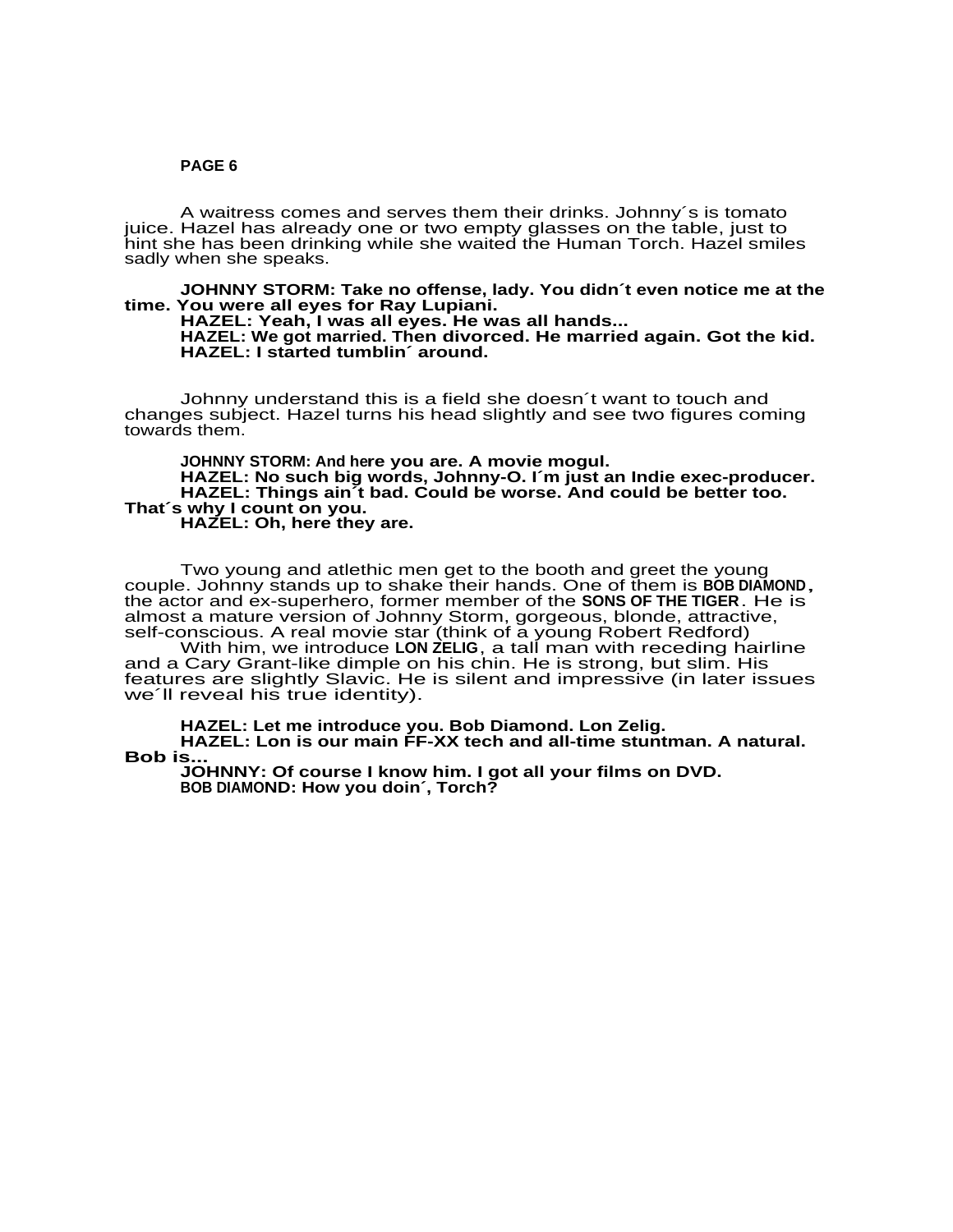A change of POW to indicate that several minutes have passed. Perhaps we should center the panel on the people playing billiards, or on the drinks that have already been served: there are now four glasses on the table, some of them half full.

**JOHNNY: Dunno, pals. True, I can´t say I´ve gotten a life on my own since... well, since I can remember.**

**JOHNNY: But our experience in movie-making ain´t exactly a pleasant memory. The Submariner once tricked us to film a feature just to terminate us.**

### **JOHNNY: It´s my sis who wanted to be a screen star, you know. FFXX (small): Tac tac**

Close shot on Hazel. We notice she has already finished his glass. Perhaps she is smoking. She is a hard woman, and she likes to remark this fact.

## **HAZEL: It ain´t an FF movie, but a movie with Johnny Storm. Audiences demand young heroes today.**

**HAZEL: You know, di Caprio, the Phoenixes bros...**

Another shot of the booth. Johnny is unsure. Bob is confident. The light reflected on Lon Zelig´s face should have a greenish tone.

# **HAZEL: You got the face, you got the fame. Half the way is already walked.**

**JOHNNY: I can´t act. I can´t sing. And wouldn´t wanna play on automatic. "Starring Cheetah as herself". No, that´s not my bread.**

The party of billiards keeps on playing.

**FFXX (bigger, but ununtrussive): Tac Tac**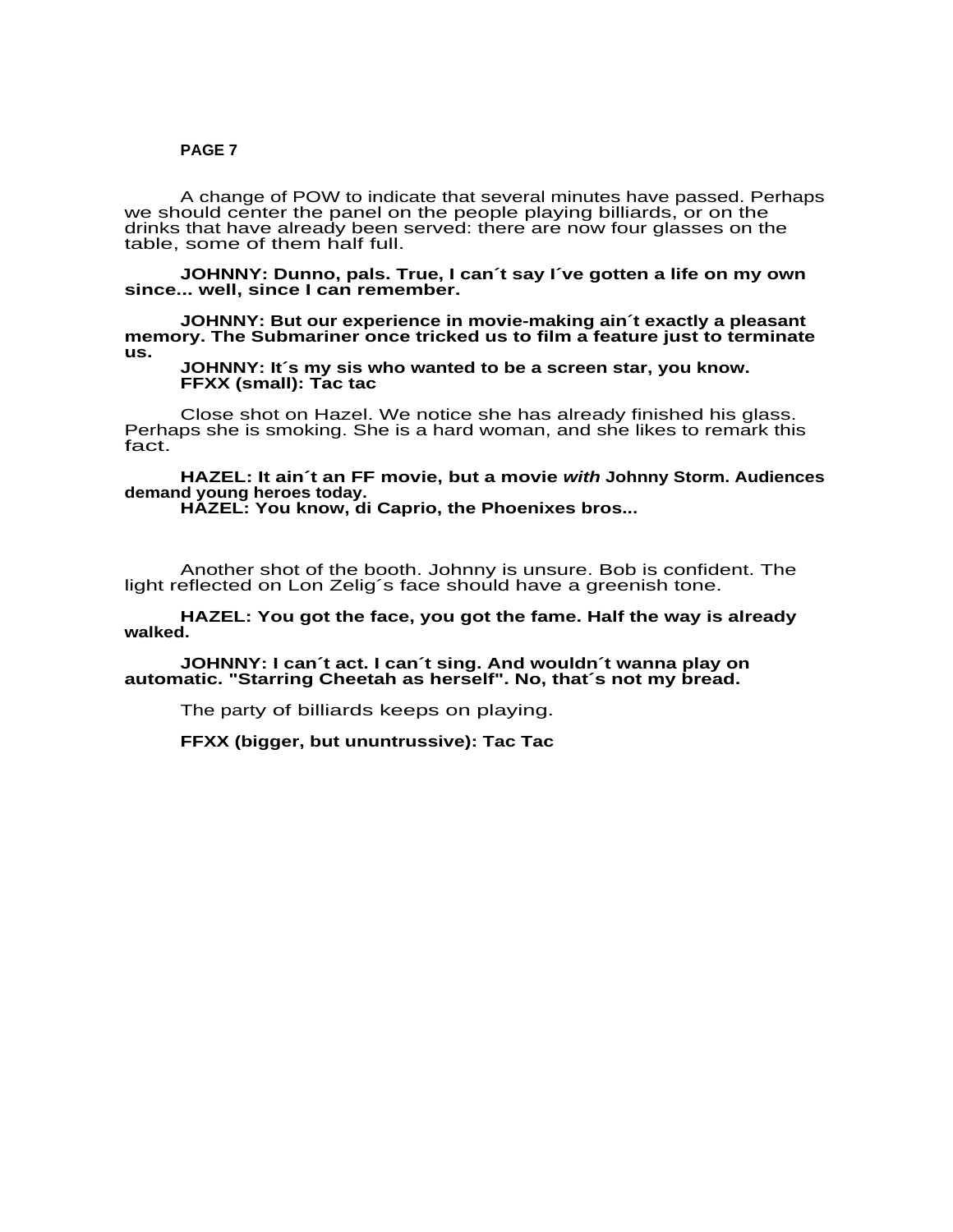On the table, we center on Bob Diamond and Lon Zelig. The shot might include too the TV set.

**BOB DIAMOND: Think of it, pal. It´s a western. Horses, saloons, nice girls and sheriffs and rides to the sunset.**

**BOB DIAMOND (join): Our producer, Mr. Hawk, even considered Kevin Costner for the part.**

**LON ZELIG: Didn´t you want to be John Wayne as a kid? Now it´s the moment. And the script is fun-tastic.**

**TV "voice": They returned to Earth, forever changed...**

**FFXX (bigger): TAC TAC TAC**

Close shot on Johnny. His face and pose should remind those of Susan´s in page 5. The same impression as Spider-Man´s when his spidersense is tingling.

# **JOHNNY (thinking): On that TV set.... A report on our... origin?**

# **FFXX (big, important, intrusive): TAC TAC TAC**

**CHANGE OF SCENE**. Big panel. Washington Square. Some people playing chess in the street, the usual scene, birds, couples. **BEN GRIMM**, in his usual hat and coat, is having a walk while watching how some people are playing the game. He feels lonely, but in peace with himself and the world.

**TEXT: Washington Square.**

**TEXT: Someone said once that playing chess helps you develop your intelligence --to play chess.**

**TEXT: Benjamin J. Grimm knows the rules, though he´s never won a single game (well, that time with little Franklin doesn´t count anyway).**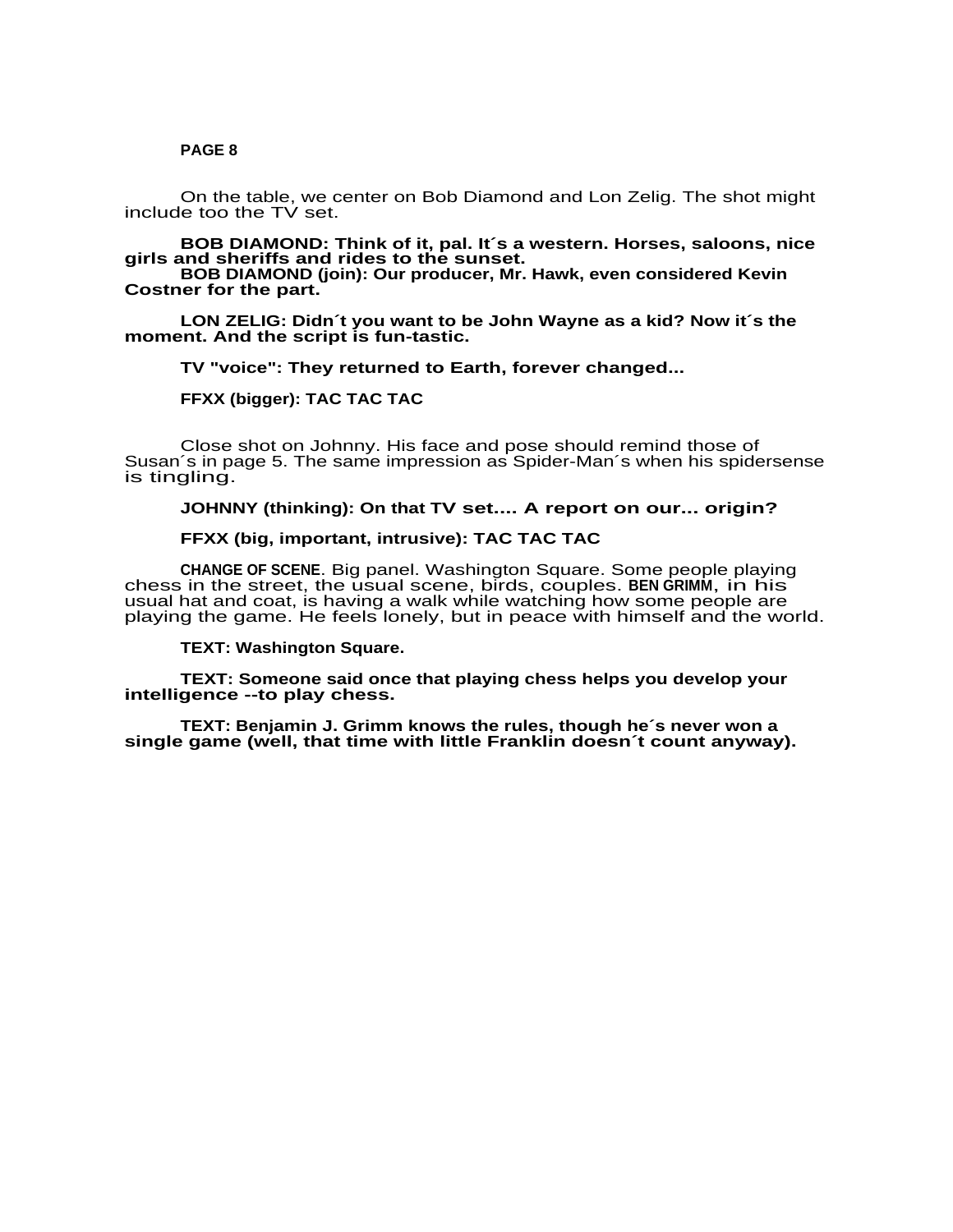A close shot on Ben´s enormous size, his shoulder, his massive appearance. He is watching two chess players. One of them is a mature man, **Comrade SPORADNICK**, who now should look like a refugee from Mother Russia or one of those countries from the Iron Curtain. The other is a young spectacled blonde man, a sort of Woody Allenesque guy, the typical wise man in the clouds, who wears a T-Shirt with the character CONCRETE.

**TEXT: The players consecrate their entire time to this model-scale war.**

### **TEXT: Ben is used to fight real-size.**

We center on the two players. The conversation should almost be a repetition of shots. One man is curious, the other doesn´t care.

### **PLAYER 1: Look at the shoulders of this dude, Sporadnik! SPORADNICK: Aha. Must be a superguy.**

They move pieces. The THING´s bulk is on them. The sound is now the pieces on the board or the clock they set to start counting time.

### **PLAYER 1: Boy, he´s big! Who the hell is him? The Abomination? SPORADNICK: Nope. That one is green. FFXX (small): Tac**

Another move.

### **PLAYER 1: The Hulk, then? SPORADNICK: No. That one is green too. FFXX (a little bigger): TAC**

Player one smiles. Sporadnik is still serious, concentrated on the game. There is somewhere --under the board, perhaps-- an issue of **TIME MAGAZINE**, where we find the headlines **ONE 4 ALL**, and a picture of our four heroes.

**PLAYER 1: Ah. I think I know who he is now. The Beast? SPORADNICK: Most possibly. Checkmate. FFXX: TAC TAC**

**Ben enjoys the peace of the place. Here, nobody seems to mind that he also goes by the name of THE THING.**

Ben sees himself reflected onto the player´s glasses.

**FFXX: TAC TAC TAC TEXT: And then memories rise.**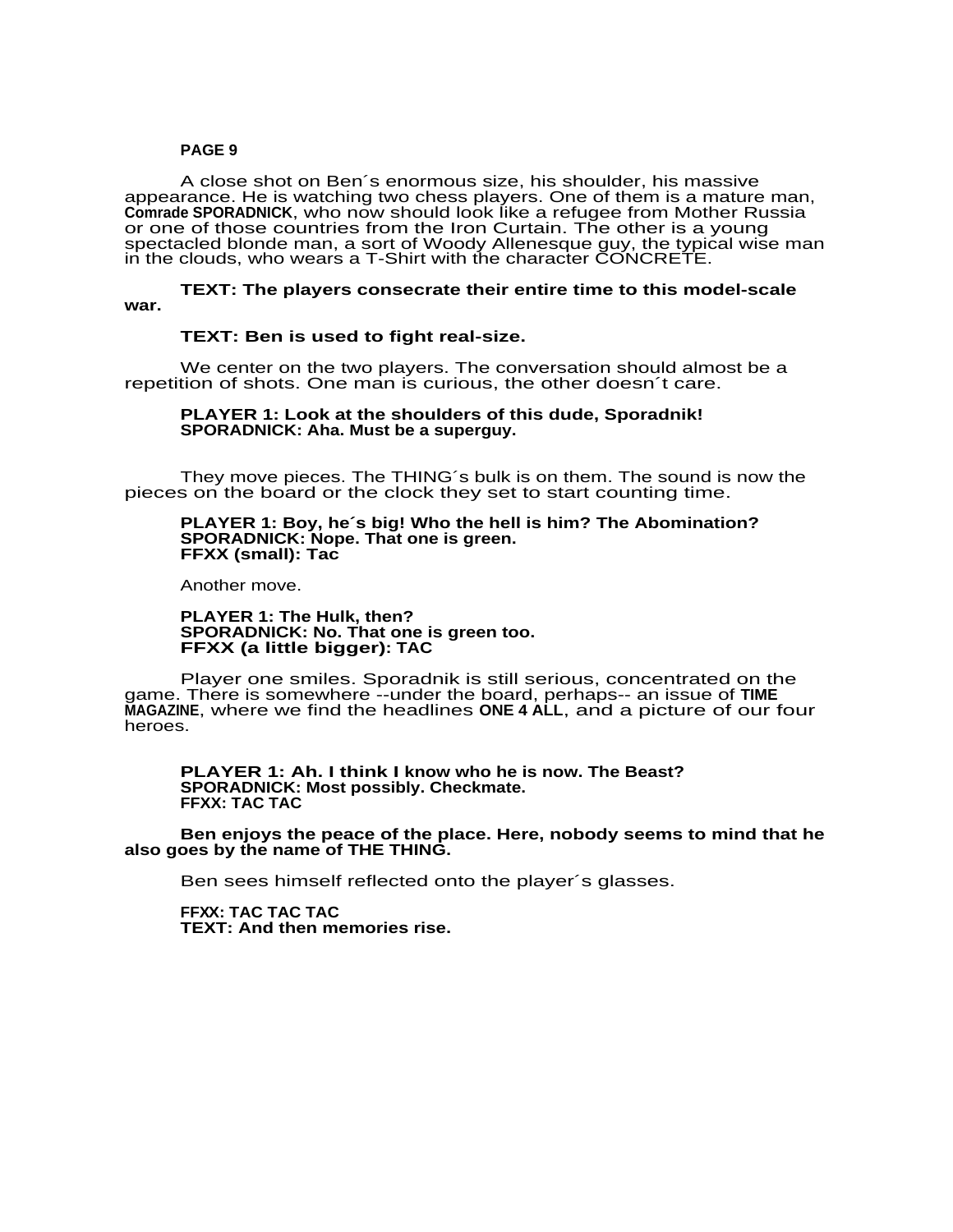We jump back to YANCY STREET. THE THING (the first and most horrible version of The Thing, burly and sullen) is watching his reflection on the window of a pub or Irish reminiscences (we should see the name **O´MEARA** somewhere, as this is a surname that will appear in a couple of issues). A pipe from a wall is dripping onto some cardboards or tins, and this is making the sound: TAC TAC TAC. A Will Eisner-like panel: take care to reinforce the dirt of the street, the rough of the woods, the hard of the cobblestones. A graffity on the walls: **Killroy was here** (but Killroy has been changed for "Kirby").

Ben´s body language is clearly definite: he is shy, in pain, doesn´t like the reflection he sees on the window. The reflection could be even Interact than the original, as he sees himself even more monstruous as he<br>uglier than the original, as he sees himself even more monstruous as he really is (if this is possible!)

## **FFXX (the sound of the pipe dripping): TAC TAC TAC**

**BEN´S VOICE (TEXT): Home. Home at last. Far from the stars. Far from the dreams. BEN´S VOICE (TEXT): Just the grim reality.**

Suddenly, the window crashes. A brick has destroyed it. Ben´s face is suddenly even more horrible.

# **BEN´S VOICE (TEXT): Back ta the ´hood where I belong.**

Ben turns and sees how the people of the neighborhood react to his presence on the street. The idea is to tell the scene as in a silent movie: the mob attacks the monster with sticks and stones, and the Thing escapes, because he is conscious he can´t hit them. We see how they throw him dirt, stones, the lot. They are horrified (later on, as we know, this fear will turn into practical jokes, but this first time of his coming back to Yancy Street is serious, dramatic).

## **BEN´S VOICE (TEXT): I wuz one of ya guys. Before the football. Before the big U. Before Reed Richards.**

Close shot on Ben´s face. The wet dirt that has hit him slips over his face, mixing with the rocky surface of his features.

## **BEN´S VOICE (TEXT): I´m back. But we ain´t the same anymore.**

Shot on the mob; they are young boys and men an women alike. Ben tries to stand on a streetlight and it falls in.

## **BEN´S VOICE (TEXT): I see disgust on their faces. Repulsion. Fear.**

## **BEN´S VOICE (TEXT): An´ then it all turns ta hate.**

Ben turns the street light it into a knot. He is supposedly crying his anger.

**BEN´S VOICE (TEXT): ´tis no place fer monsters. BEN´S VOICE (TEXT): An´ admit it, Mr. Grimm, you´re the scariest monster of them all.**

Ben stars running, as the quarterback he once was.

**BEN´S VOICE (TEXT): Aye, outside the stadium there ain´t no lights. BEN´S VOICE (TEXT): No applauses. Just scum.**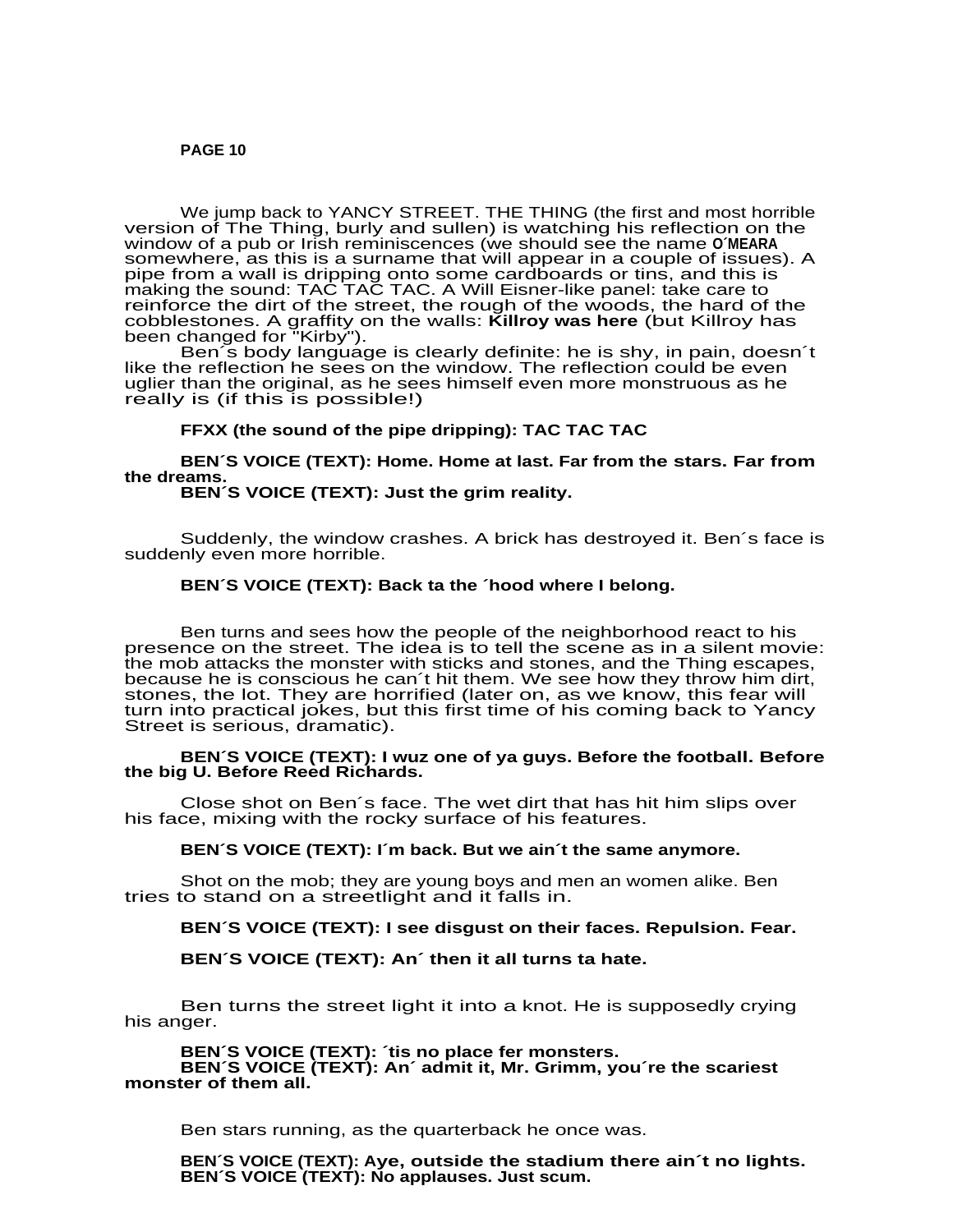**PAGE 11**:

With no way to go, Ben pulls out a culvert from the floor.

# **BEN´S VOICE (TEXT): Admit it, Grimm. Youse tried an experiment. And failed.**

He jumps into the sewer.

## **BEN´S VOICE (TEXT): This ain´t yer neighborhood aymore. BEN´S VOICE (TEXT): You´re a monster. And monsters can´t stand light.**

He falls into the black dirty waters of the sewers.

# **BEN´S VOICE (TEXT): Darn, how lucky Suzie wuz ta turn invisible!**

**CHANGE OF SCENE**. In three panels, we see a much younger Sue Storm facing her reflection on a mirror. It is a dressing room of sorts. She is a model and is preparing for a photo session. We can´t see her full body for the moment, but she is dressed in a bikini and a sort of Hawaiian long silk shirt. For these three panels, we only see a medium shot of hers: she is watching her face on the mirror... and she gradually turns invisible (so, with the last text we can´t see her anymore, not even in the dotted line style artists use to depict her invisibility)

On the dressing table, there is a clock or a vinyl doll of **Little Orphan Annie**. The sound of the clock is TAC TAC TAC. Marilyn Monroe and Doris Day posters on the walls.

# **FFXX: TAC TAC TAC**

**SUE´S VOICE (TEXT): I... can´t.**

## **SUE´S VOICE (TEXT): All my dreams of beauty and glamour will vanish... as my face. As my entire body vanishes.**

She starts to vanish. The pencil of make-up seems to float in the air, before an inexistent face.

## **SUE´S VOICE (TEXT): Who´s heard of an invisible TV star?**

**SUE´S VOICE (TEXT): Hurts so much. It´s so easy to lose concentration.**

**SUE´S VOICE (TEXT): But I´m still here, aren´t I? FFXX (small, coming from the clock): TAC TAC TAC**

She is nowhere to be seen. She is completely invisible. The pencil falls.

## **SUE´S VOICE (TEXT): Aren´t I? FFXX (smaller, this time coming from the pencil): TAC**

A man enters the room and of course doesn´t see her. It is a PR, lots of rings, a gold chain, side whiskers. His shirt is open to the middle of the chest, sunglasses. In a way, he should remind a cheap version of Hugh Hefner.

**PR MAN: Suzie? Hey, doll, ready for the session?**

**PR MAN: Suzie, where the hell are you, gal?**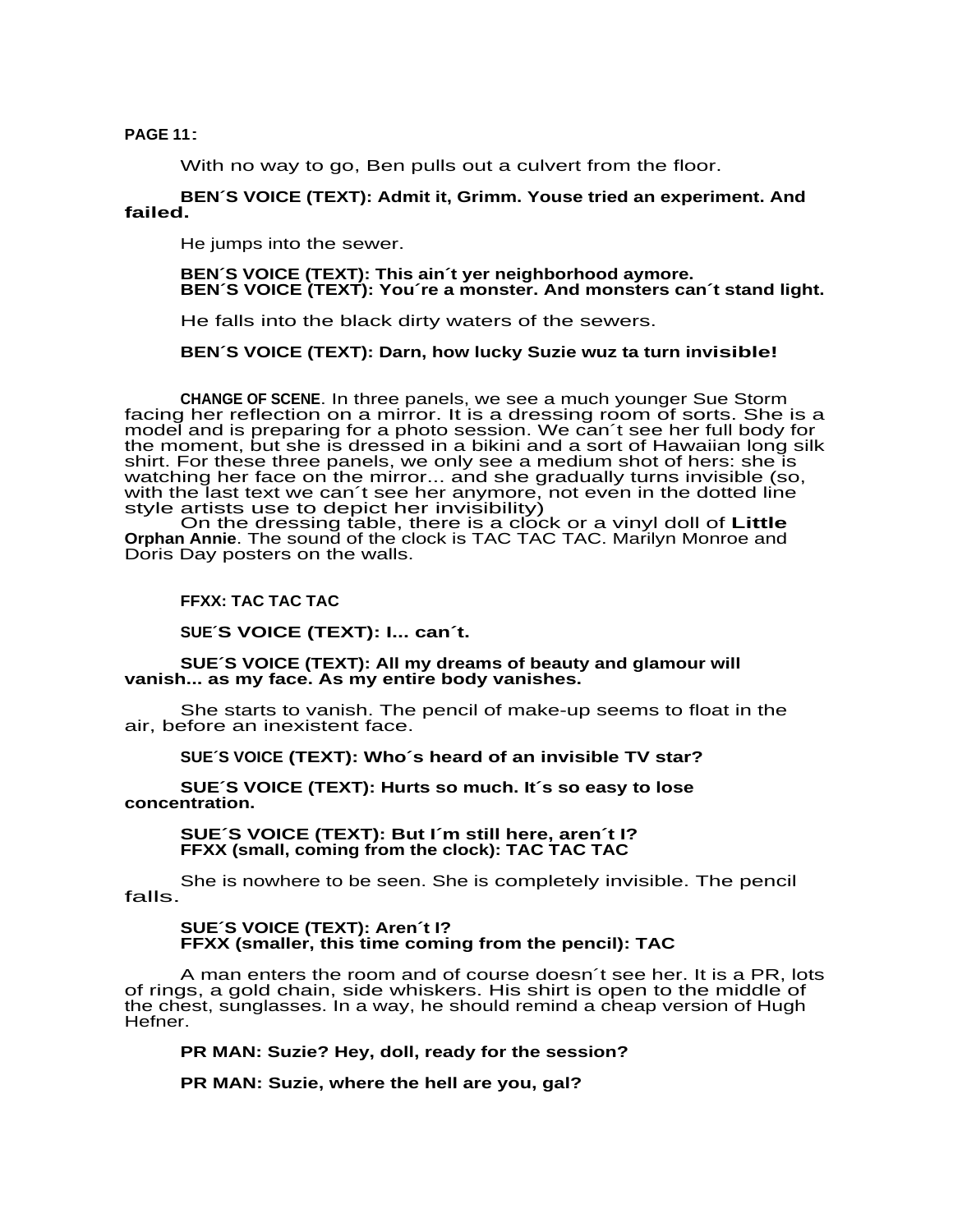As the man is looking for her around the room, we see Sue in her invisible form. She is standing behind the man, going towards the door. She Invisible form. She is standing behind the man, going towards the door. C<br>is anguished, as she is not sure if she is going to be able to return to visibility or become an spectre for the rest of her life.

**PR MAN: First she dissapears for weeks. Gone to Central City, to visit that weird buddy-love of hers.**

**PR MAN: And then comes back sayin´ she´s not so sure anymore. Believe me, gal. Gotta contract that´ll launch you faster than a rocket, I assure you.**

SUE touches the door and suddenly turns visible. The man turns and then sees her.

#### **PR MAN: Oh, here you are. Didn´t hear you come in.**

**SUE: --I-I... went out to take some fresh air. SUE (JOIN) It´s so hot in here...**

**CHANGE OF SCENE**. Now we center on Johnny Storm´s past. We see him as a teenager, dressed in a plaid shirt and jeans. He is watching himself on the mirror of the toilet room of his High school. A faucet it dripping: TAC TAC TAC

As Johnny watches his reflection, we see thru all this scene that he is --literally-- playing with fire. A wisp of his hair forms a flaming tupe and he is watching the effect of this on the mirror. He smiles: he is literally a boy with a wish come true.

**JOHNNY´S VOICE (TEXT): Boy, talk of wishin´ upon a star.**

**JOHNNY´S VOICE (TEXT): So cool. So nice. So... exhilaratin´**

**JOHNNY´S VOICE (TEXT): Out of the pages of a comic book.**

**FFXX (small, coming from the faucet): Tac tac tac**

With a finger, Johnny draws a big letter "Z" on the air.

**JOHNNY´S VOICE (TEXT): I´m the lord of fire. Mine´s the power of a sun.**

**JOHNNY´S VOICE (TEXT): To fly. Oh, yeah, to be able fly. So wonderful.**

Johnny´s body turns into flame. He is on a power trip and is enjoying the experience. Remember this takes place just a few days after he's gained his powers, as all these flashbacks, and he is not yet a hero but a teen blessed by destiny.

**JOHNNY´S VOICE (TEXT): Who could have bet poor Johnny Nothin´ Storm would become... a godlike creature?**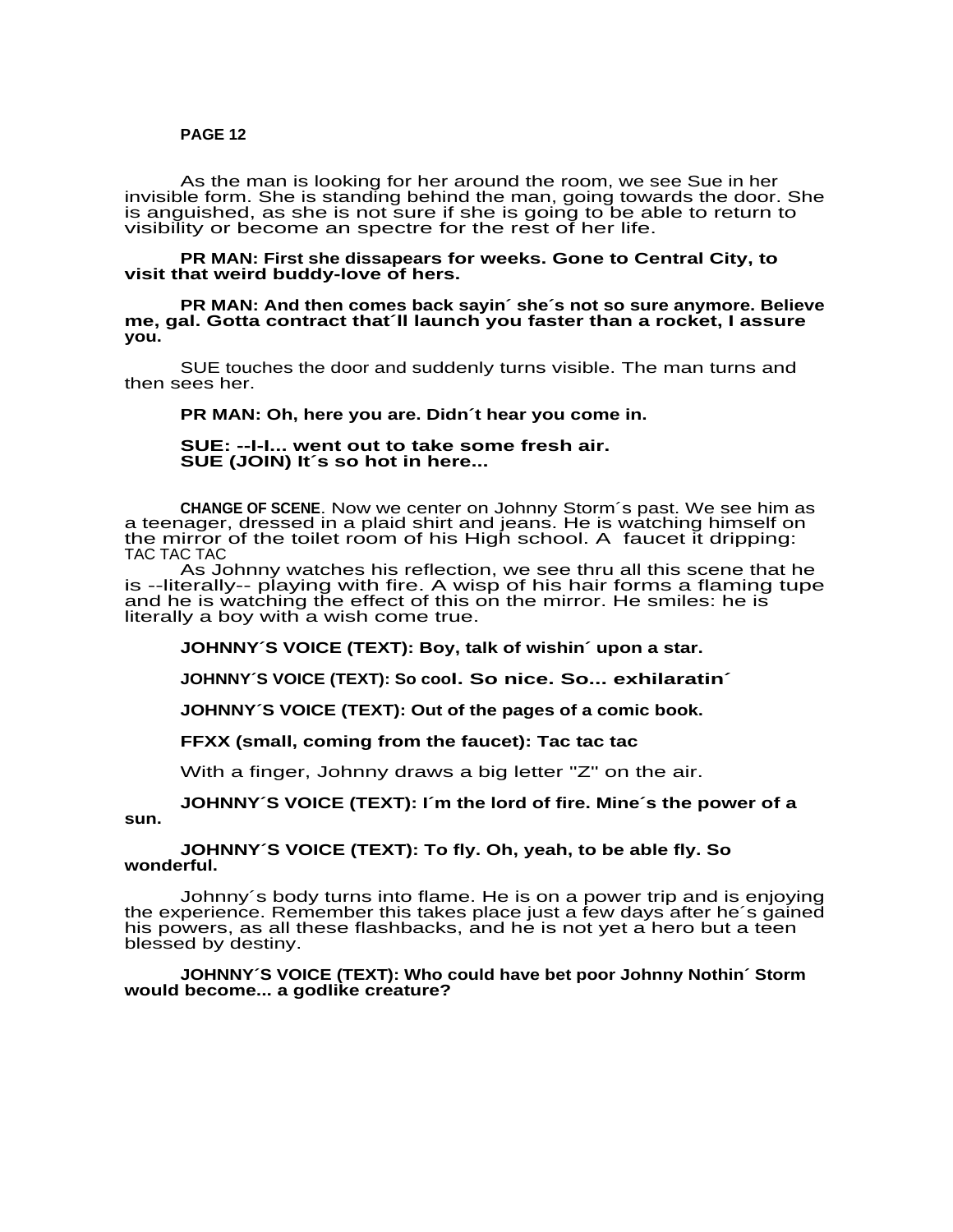The mirror cracks, turned into a burned charcoal. The flames expand all over the toilet room. Johnny gets nervous.

# **JOHNNY´S VOICE (TEXT): My flame... out of control...**

Johnny tries to suffocate the flames, to no avail. He turns halfhuman half-fire. All around, the doors are burning.

# **JOHNNY´S VOICE (TEXT): The doors... I can´t... Fire alarm ringing...**

# **FFXX: DRIIIIIIIIIIIIILL**

From the interior of one of the cubicles, two voices. Johnny´s heart sinks.

## **VOICES: Help! Please! We´re locked in here! VOICES: Can´t go out...**

# **JOHNNY´S VOICE (TEXT): Uh-oh, things are goin´ to get tough.**

**CHANGE BACK TO SUE´S DAYDREAMING**. She is now only dressed with a bikini, a photographer (not the same of the "present", of course, but a burly ugly type) is passing an arm over her shoulders, as to make her feel comfortable.

**PHOTOGRAPHER: Easy, kid. Things are gonna be smooth.**

**PHOTOGRAPHER: Just relax, and smile. Boy, you´re a real beauty. Yeah, perhaps it´ll be late when we finish here.**

The photographer has just pinched her. We only see her surprise.

**PHOTOGRAPHER: But be confident I´ll take ya home.**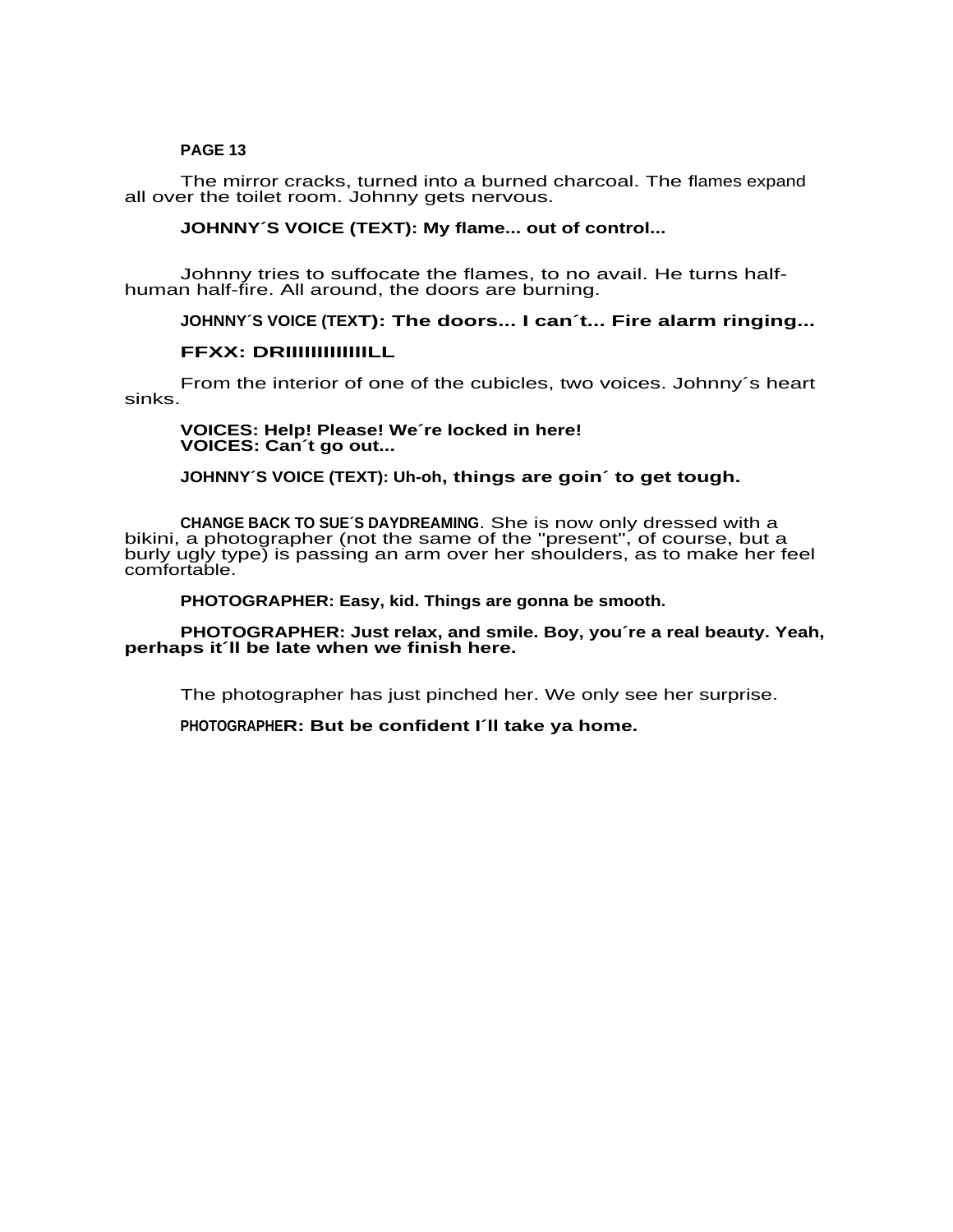A big panel. Suddenly, out of nowhere, Sue´s force field manifests for the first time ever (and it won´t be recognized as such till later in the original series, as we know). She turns, angry, ashamed. And we see the are engined sense, as we wrong: one tame, angly, addition. That we see a<br>photographer "flying", hurled against the wall. The reaction of Sue is so powerful that half the studio breaks by the action of the uncontrolled force field pressing against the walls.

### **SUE´S VOICE (TEXT): The reaction is instantaneous. I don´t know how I do it. I don´t even know if it´s my deed.**

**SUE´S VOICE (TEXT): Jacko is pushed against the wall... as for an invisible hand. My hand?**

### **SUE: Don´t ever dare to touch me...**

The photographer falls to the floor, semi-unconscious The camera breaks.

**SUE´S VOICE (TEXT): I´m the owner of my destiny. I don´t have to stand it anymore.**

# **SUE´S VOICE (TEXT): The silliness of it all. The hypocressy.**

SUE goes out. At the door, his ex-PR looks at her, astonished. She is trying to cover her body with her shirt.

# **SUE´S VOICE (TEXT): Now that I am invisible I can be myself. At long last.**

She turns completely invisible and storms away. We only hear her footsteps now: Tac tac tac

### **SUE´S VOICE (TEXT): And there are better things to do will all this power than posing in a thong for a lousy calendar.**

#### **FFXX: TAC TAC TAC**

Change back to the High School. Johnny is trying to open the door for the kids, and at the same time he tries to absorb the flames in the toilets. From the locked door where the kids are trapped, comes the sound this time: tac tac tac

#### **FFXX: TAC TAC TAC**

**JOHNNY´S VOICE (TEXT): There must be somethin´ I can do...**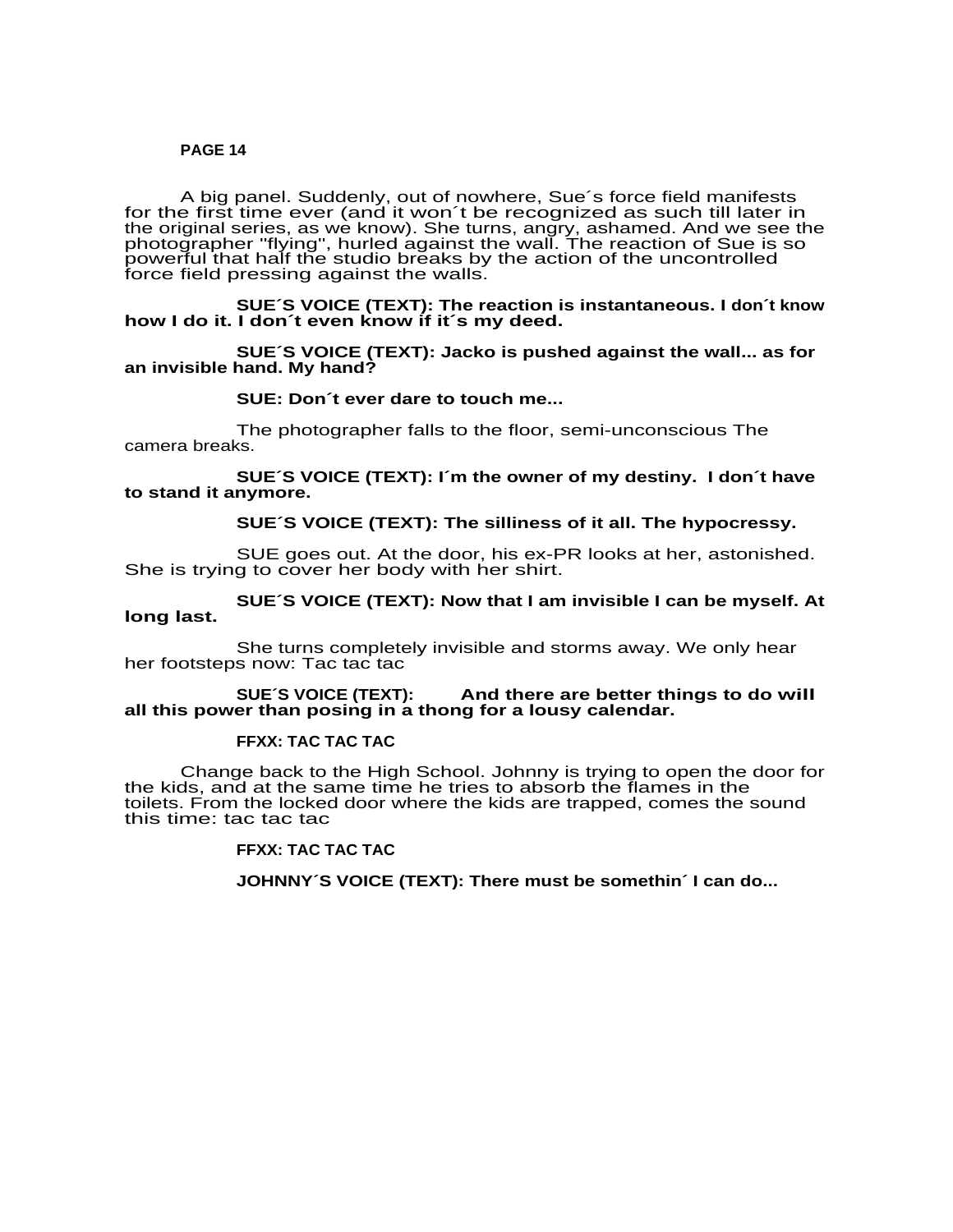The flames are burning, but of course Johnny doesn´t feel any pain. Still trying to control the fire, he gets to the closed door.

**JOHNNY´S VOICE (TEXT): These fellas must have been smokin´ in here.**

**JOHNNY: Stand back! Stand back! I´m gonna kick...**

The door colapses, in part for the flames, in part for Johnny´s kick.

**FFXX: KRAA-AAK**

Two kids the same age of Johnny get out, coughing, almost suffocated.

**ONE OF THE KIDS: Johnny? What happened, man? Our cigarettes...?**

# **JOHNNY: Most possibly. You know it´s forbidden, for God´s sake. Why don´t you go to smoke outdoors?**

Johnny breaks a window.

**JOHNNY´S VOICE (TEXT): No time for confessions, now.**

**JOHNNY´S VOICE (TEXT): Gotta jump!**

The three of them jump to the garden outside. The firemen have already arrived. Scenes of panic.

**JOHNNY´S VOICE (TEXT): I almost set off a catastrophe here.**

Outside the building, Johnny recieves attention from a doctor, a teacher or whoever, as he has a scratch on his forehead. He is sullen, pensive, watching the almost extinguished fire. The sound comes from a hydrant this time.

**JOHNNY´S VOICE (TEXT): Reed was right. As he always is.**

**JOHNNY´S VOICE (TEXT): This power of mine is no game. Have to learn to control myself. Have to learn to use it.**

**JOHNNY´S VOICE (TEXT): A great power, yes.**

**JOHNNY´S VOICE (TEXT): A greater responsibility.**

**FFXX: TAC TAC TAC**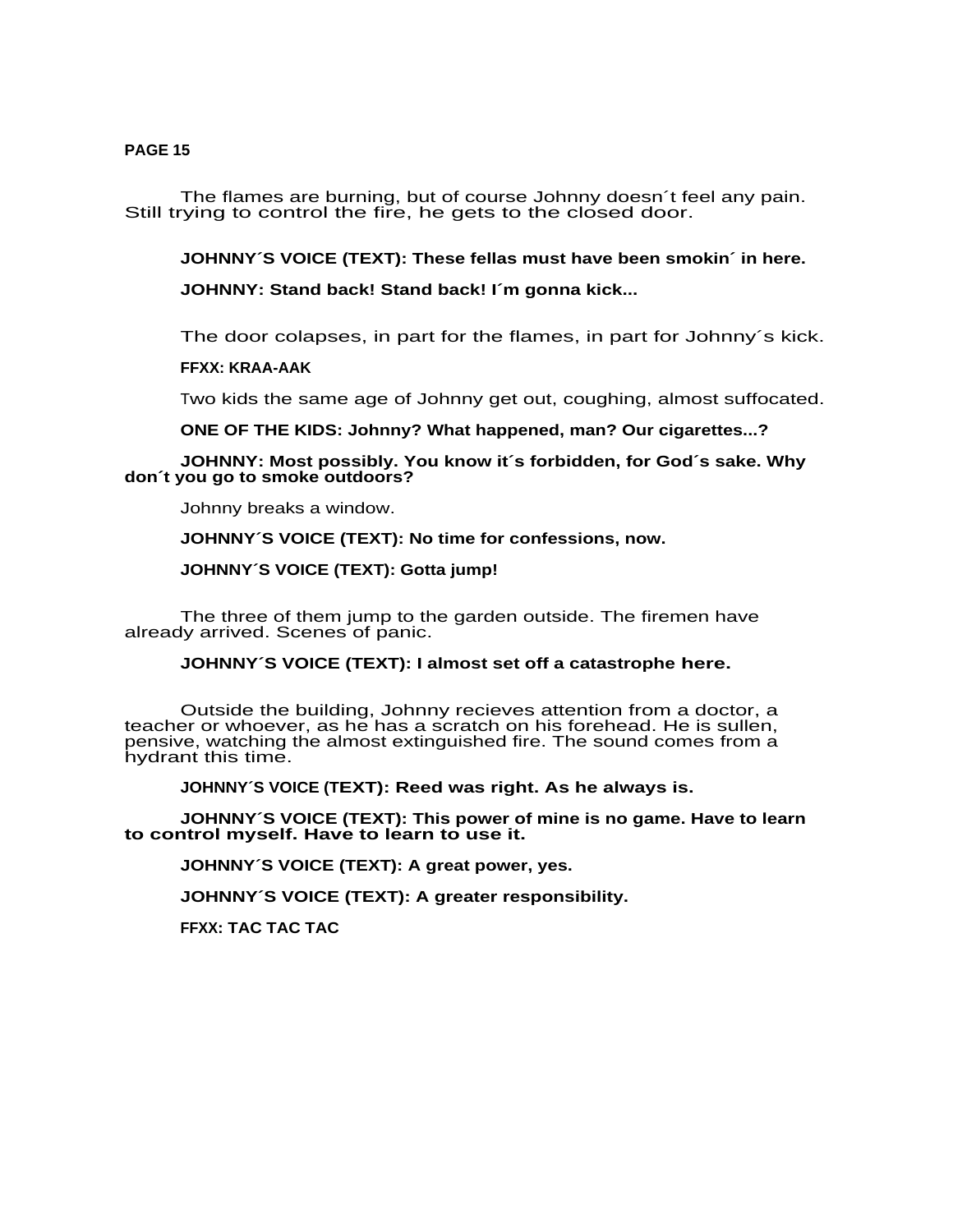Big panel, dark. Inside the sewers. A hunched figured, squatted against a corner. It's the Thing. The water drips over his face. He is a monster in his dwell. Black water, like a long Alienesque spittle, falls on him.

# **FFXX: TAC TAC TAC**

## **BEN´S VOICE (TEXT): Darkness. Silence. Solitude. An´ that bloody stench.**

## **BEN´S VOICE (TEXT): Dunno how many hours´ve passed. How many days.**

Other shadows move in the deeper shadows. They are vaguely human in aspect: hobos, vagabonds, misfits. But they don´t get near Ben, and Ben doesn´t get near them.

### **BEN´S VOICE (TEXT): There´re others like me down here. Some I see. Some I don´t.**

### **BEN´S VOICE (TEXT): Hiddin´ even from themselves. From ourselves.**

From the shadows he is hiding among, Ben watches how a group of inhabitants of the sewers have a little celebration on their own: they are rindbitants of the correro have a little colocitation on their criticity are<br>roasting an animal, possibly a dog. There's a touch of witch-meeting here. Ben feels disgust, horror.

## **BEN´S VOICE (TEXT): My place at last?**

Center on Ben´s frown. His enormous blue eyes. Now it´s him who´s watching what horror really is.

### **BEN´S VOICE (TEXT): With all my strength? With all the things I couldda with all my power?**

Ben watches his deformed hand, now dirty.

### **BEN´S VOICE (TEXT): Father Flanagan wouldn´t like it. BEN´S VOICE (TEXT): Nossir. "Benjamin Grimm, you were created as a creature of light", he´d say.**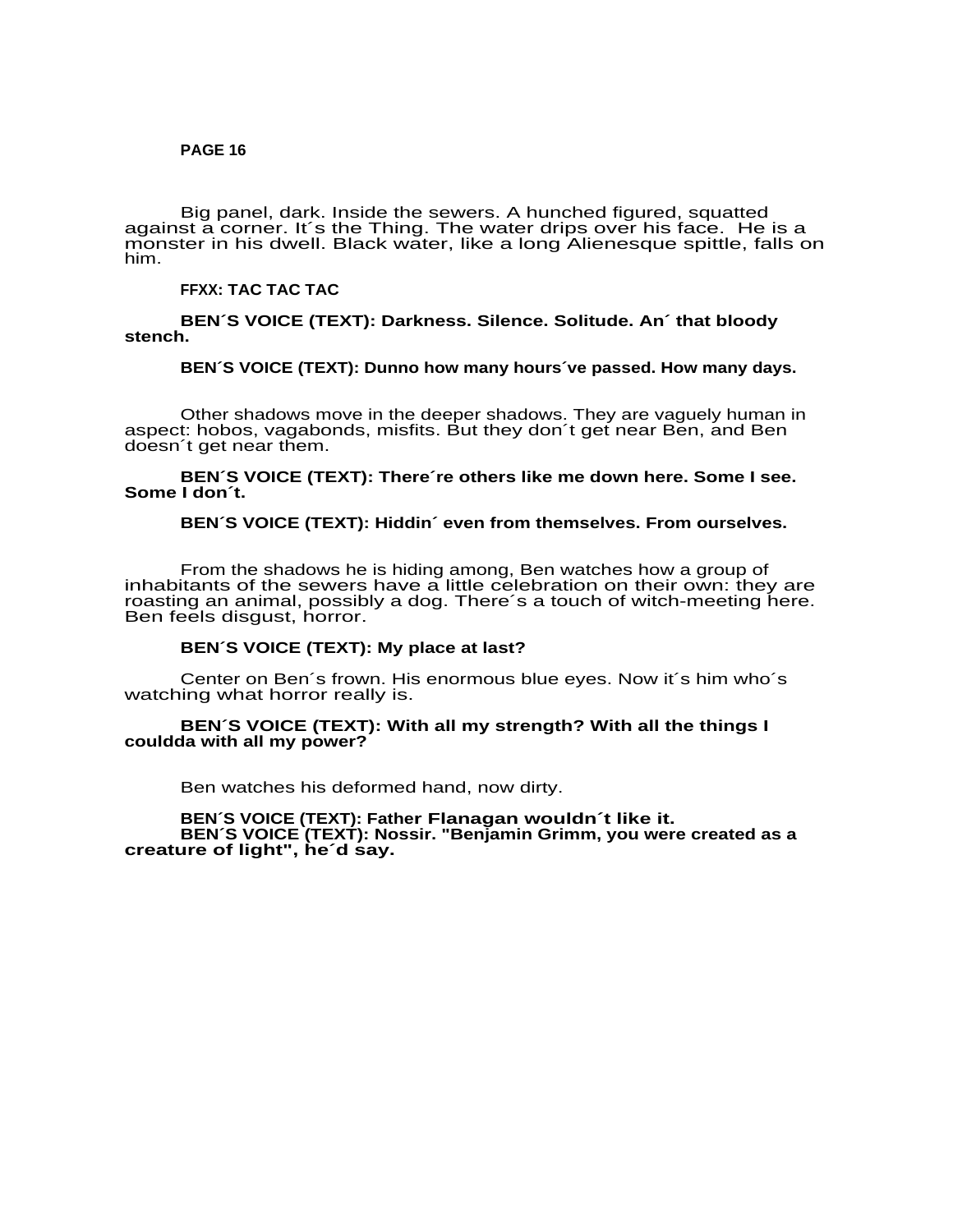Ben fights to find his inner strength. Takes a decission.

# **BEN´S VOICE (TEXT): No matter if you´re big. No matter if you´re ugly.**

# **BEN´S VOICE (TEXT): A creature of light!**

Spectacularly, The Thing cames out from the sewers. He is all dirty and wet, dripping dark water, even more horrible than ever. But he has made up his mind.

# **BEN´S VOICE (TEXT): So be it!**

The Thing stands in a dark and lonely street. It´s night. There is a taylor´s there (Big sizes, I suppose). He is defiant. He roars.

# **BEN: Now lissen ta me! I ain´t no monster! I´m a man! Da ya hear me?**

He crashes the window of the taylor shop and seizes a mannequin, as if it were a human being, one of those who attacked him during the day.

### **BEN: A man! Better than ya all! From now on sewers´ll only be a short cut fer me, do ya understand? And I´ll walk the streets face off...**

Ben watches the hat he has taken off to the mannequin.

### **BEN: Face off...**

Ben puts the hat on. He lifts the collar of his dirty coat.

## **BEN´S VOICE (TEXT) Some time.**

Ben walks away in the shadows. Far away, dominating the city, we see the Baxter Building, a light on. On the forefront, the street light he destroyed before. And we see the name on it: **YANCY STREET**.

### **BEN´S VOICE: But not yet.**

**FFXX (BEN´S FOOTSTEPS): TAC TAC TAC**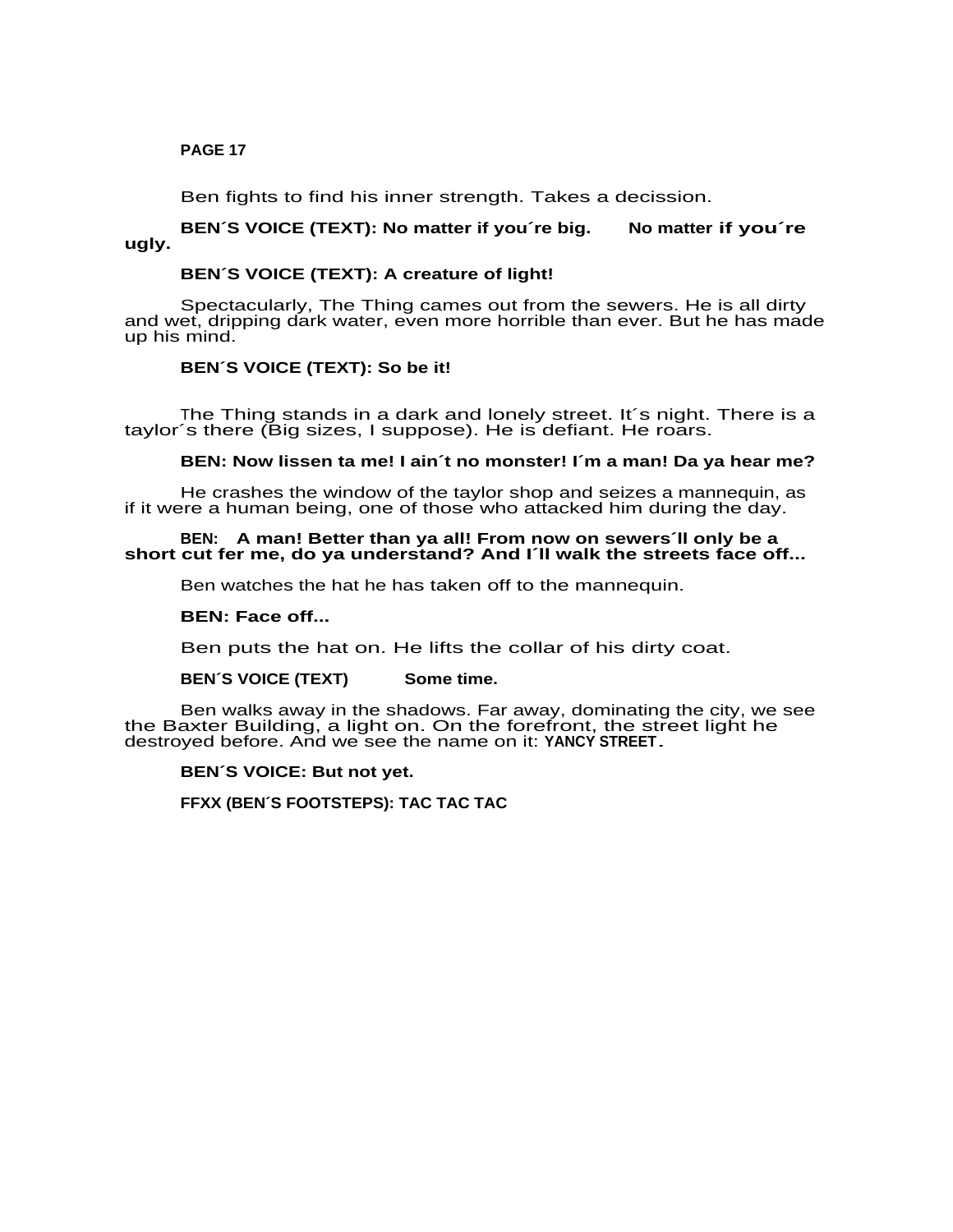## **PAGE 18-19 (DOUBLE SPLASH)**

These two pages should read as an unique item. On the left part, six small panels where we see the three character´s faces: as they were in the beginning of the story (the present), and in each of the flashbacks (the past).

**TEXT: Susan Storm. Benjamin Grimm. Johnny Storm.**

**TEXT: Three lives.**

**One Destiny.**

**One fear.**

The rest of the doble splash is the interior of the rocket where the FF went out to space. Reed Richards may or not be seen in the cockpit, as the scene centers on the three of them: Johnny, Sue and Ben (piloting the ship). The sound TAC TAC TAC is intrusive, fills the interior of the cabin, covering the instruments, getting into their astronaut clothes.

The three of them (the four?) are frightened. They cry, they shout, close their eyes, feel their bodies burning... the lot. It must be a very impressive shot. It´s not the first time we see this classical scene, but now we see it FROM INSIDE the characters.

**JOHNNY´S VOICE (TEXT): That hot pressure... I feel the anger burning inside me.**

**JOHNNY´S VOICE (TEXT) What in the flaming hells am I doin´ here anyway?**

**SUE´S VOICE (TEXT): That muffled sound... so frightening. As if the hand of destiny were knocking at the door.**

**SUE´S VOICE (TEXT): I wish I weren´t here. I wish I weren´t here at all.**

**BEN´S VOICE (TEXT): Fer lack of better name, we´d call´em cosmic rays.**

**BEN´S VOICE (TEXT): They burn. They hurl. An´ I feel the need ta fin´ a rock ta hide under.**

**BEN´S VOICE (TEXT): The rocket has ta land. I gotta take´m back home. Even if it takes my skin off.**

**FFXX: TACTACTACTACTACTACTACTACTACTACTACTACTAC**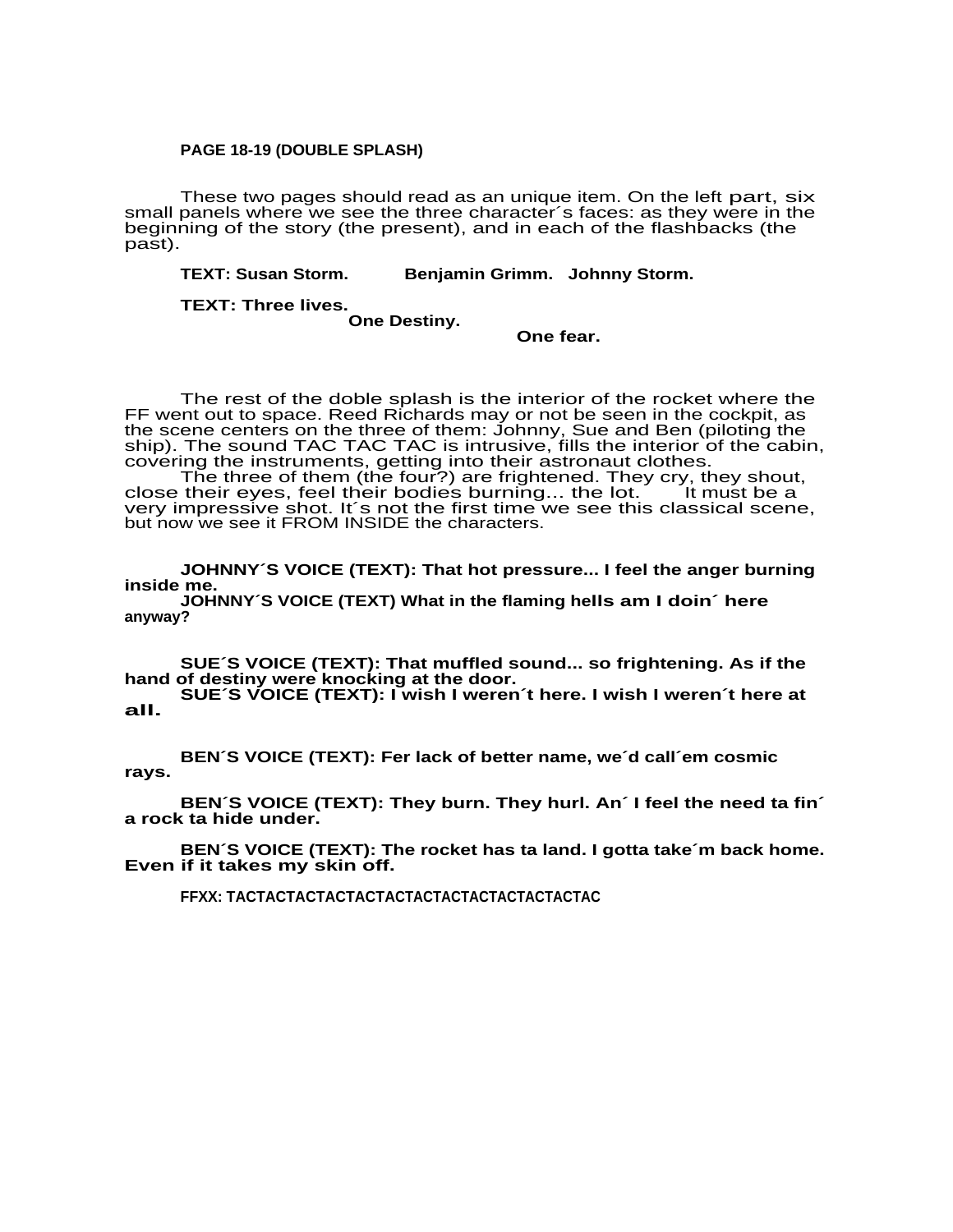The ship crashes. Seen from the ground, the moment it kisses Earth.

**TEXT: They crashed. TEXT: And suddenly it all ended. TEXT: It all began.**

Change of scene. We´re back to Pier Four. The reporter girl is touching Sue´s shoulder. Sue gets out from her daydreaming.

#### **CARMINA: Mrs. Richards? Sue? For a moment you just disappeared an´ we thought you´d dissintegrated or somethin´ like that. SUE: Excuse me, Carmina. I lost concentration for a second.**

A change of POW. The photographer checking his camera, Sue touching her forehead.

**CARMINA: Lost concentration? You mean when you´re not conciously bein´ visible you turn...**

# **SUE: Mm... I´m afraid this belongs to the summary. Forget it, please. FFXX: Riiiing!**

Close shot on Sue´s face. Now she is holding the cellular in her hand.

### **SUE: Yeah, Diandra? Good work, madam. No, don´t Fed-Ex it. I´ll be on my way right now.**

**CHANGE OF SCENE**. The parallel shot, on Johnny´s scene. Hazel leers, Johnny comes back from his memories. There is a red spot on Johnny´s shirt, as Lon Zelig remarks.

**HAZEL: Johnny? Houston calling here. Hey, kiddo, it´s still early to have wet Oscar dreams.**

**JOHNNY: Oh... sorry, people. Was just...**

**LON ZELIG: There´s a spot of tomato juice on your shirt, Jonathan.**

Johnny touches the spot, which disappears.

**JOHNNY: Mm? Don´t worry for that. Unstable molecules. When you´re** saving the world you got no time to visit laundromats. **See? Better than Wash-O-lite.**

Close shot on Johnny´s face. He smiles.

**JOHNNY: Regardin´ your offer... Gimme a couple of days to sort things out, right?**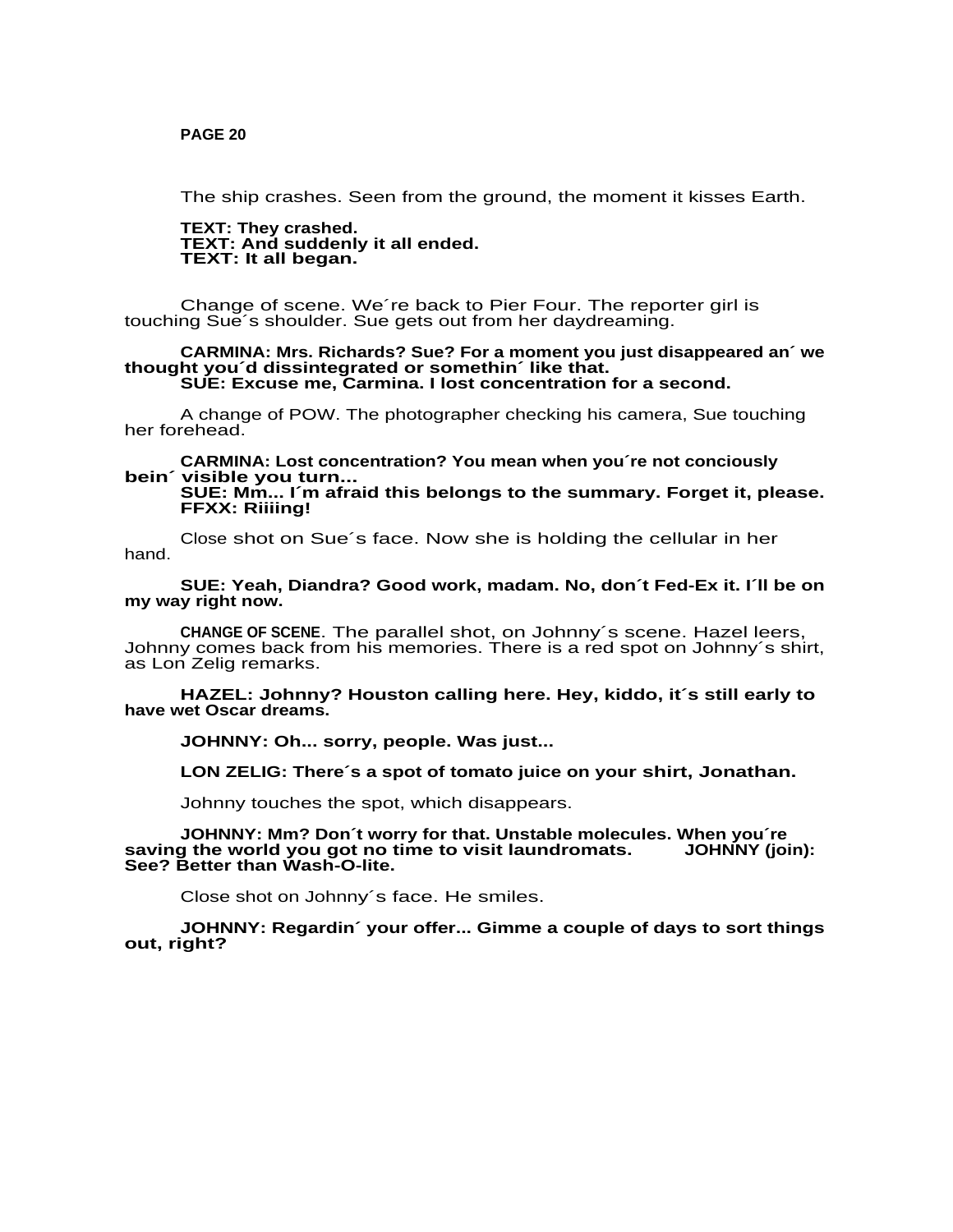Back to WASHINGTON SQUARE. The Thing, smiling, goes away, whistling or eating an ice-cream. He has put his hat onto the blonde chess player´s head (the hat is too big on him).

### **PLAYER 1: So he wasn´t Doc Samson either? SPORADNICK: Nope. Green hair on that one too.**

### **BEN: Oh, fer my old aunt Petunia. How kin anyone not recognize I´m the Mad Hatter?**

**CHANGE OF SCENE**. The three of them have returned home. They all are pensive, even saddened, not only for the memory of the way they were but for the clouds they´ll have to face in the future: SUE is holding black leather clipboard a in her hands, with the seal of IRS; Johnny scratches his hair and thinks of his possible future as a movie star; Ben has just received a letter.

Reed Richards is working on a strange machine of his. He stretches to greet the trio.

**TEXT: PIER FOUR, several hours later.**

**JOHNNY (thinking): Holy cow, imagine me in a Stetson, boy.**

**BEN (thinking): A letter... from her?**

**REED RICHARDS: Hi there, gang! Franklin´s teeth are perfectly brushed and the kid´s already sleeping, good boy.**

**REED RICHARDS: Hey? Why those faces? Have you seen the Red Ghost in the elevator or something?**

**SUE: No. My guess is we all´ve been thinking a little. Have you forgotten, then, my love?**

Close on Reed´s face. He is smiling, unsure.

**REED: Let me think. Our wedding anniversary is in October. Franklin´s is... Sue, darling, why that face?**

Sue, her hands on her hips, upset about her husband´s attitude.

**SUE: Reed Richards, how can you always be so absent-minded? You didn´t even notice! On a day like this the four of us...**

**SUE: Who do you think you are not to remember such a date? --Doctor Doom?**